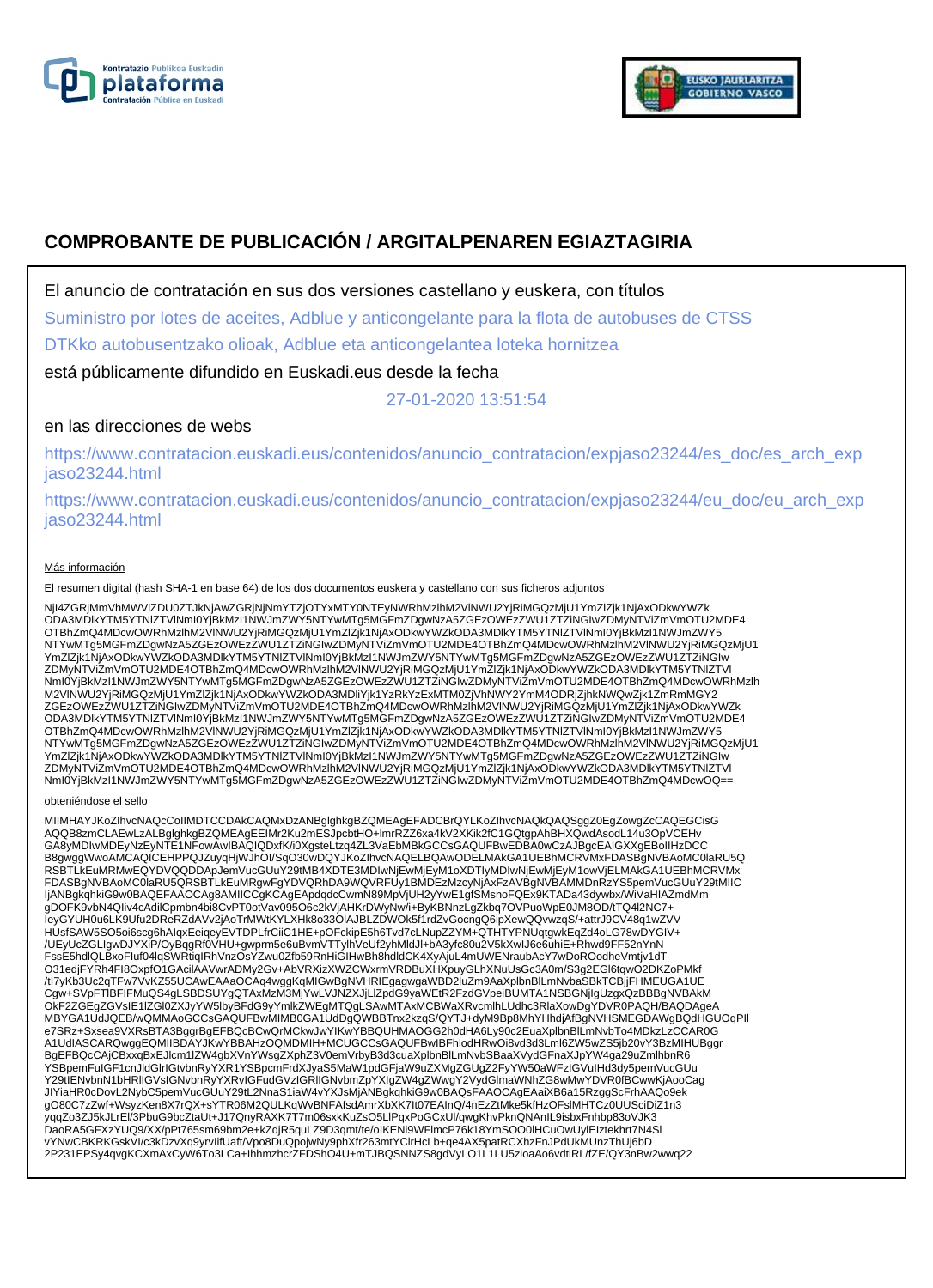



t+8o98Tl2ck2fHQgpDpYYzl9r40OL77d9R0muOnlTHbPumy1A5xp/Sgumk6ftoXL9+7TP4LV4xP/1TbhR5eBdfKXmt6oO7xpFghy zzGBO38uC4SWXRQhrfUAgoZ+alLen9phd3YimwA/CDoaUUCiOhiaQsqukUYxggNxMIIDbQIBATBMMDgxCzAJBgNVBAYTAkVTMRQw EgYDVQQKDAtJWkVOUEUgUy5BLjETMBEGA1UEAwwKSXplbnBlLmNvbQlQc89Alm7KoeNYmE4j9Ko7fTANBglghkgBZQMEAgEFAKCB 9ZAaBgkqhkiG9w0BCQMxDQYLKoZlhvcNAQkQAQQwHAYJKoZlhvcNAQkFMQ8XDTIwMDEyNzEyNTE1NFowLwYJKoZlhvcNAQkEMSIE IHhyRJLTuUBfXsUM+zTuqvjhHCPguHez8fzUFxKCBPDkMIGJBgsqhkiG9w0BCRACLzF6MHgwdjB0BCDNdwo7pQBbrD9u8p5/pMe+ oe9BvlISU1baDdGPBFySGTBQMDykOjA4MQswCQYDVQQGEwJFUzEUMBIGA1UECgwLSVpFTIBFIFMuQS4xEzARBgNVBAMMCkl6ZW5w ZS5jb20CEHPPQJZuyqHjWJhOI/SqO30wDQYJKoZIhvcNAQEBBQAEggIAI2ImohZCFBf2Ba8Ujc11gq4CwGRzYqq+XykmJgfPWrJh<br>ImiX7GHah20BXBoQipHZPQPyclM4Mm9nlKcd4ptb+dce6eSd/FCdYgcZaH9BiSlj94asBJFs2FDhEGufOyhLN9mDhazOB4QVMkjN<br>Skpnwi4j870a4uiR3fQ7 jM/jalamiv4YBv9VpM1GMcs/l0Ll8xsQZASUZSDdhk5J7f4D75qMscdei9JV5xS/YSZ1LLbe4ysdY+RPgfSUH2eHntNHOkn8bt/A org/www.com/www.com/www.com/www.com/www.com/www.com/www.com/www.com/www.com/www.com/www.com/www.com/www.com/www<br>8FKuocV2XvLTpdg0QvUzB6Lm0Yv4Hv2N1ERx8R2K6YnxuhrUKZ9z46sRoynEK4rjQTdJ5avgvOPmR0uF6qZcYJejX0Y6fP1SQzp9 HiGZqlalVxsXNF+F+wMl86qDcNOMp/vrjXDIOMJV42A9cl4RMN9rTjAV7zayT54eUBuawAcYSV+KENPxF5Z03JKCSgNJcL93GqKx a60wk1be9D+3Hww2STQaHpZQm9f59EcHTSb6pZc=

### Kontratuaren iragarkia, gaztelaniaz eta eskaraz, izenburuekin

Suministro por lotes de aceites, Adblue y anticongelante para la flota de autobuses de CTSS

DTKko autobusentzako olioak, Adblue eta anticongelantea loteka hornitzea

Euskadi.eus webgunean argitaratzen da data honetatik

2020-01-27 13:51:54

### web hauen helbideetan

https://www.contratacion.euskadi.eus/contenidos/anuncio\_contratacion/expjaso23244/es\_doc/es\_arch\_exp jaso23244.html

https://www.contratacion.euskadi.eus/contenidos/anuncio\_contratacion/expjaso23244/eu\_doc/eu\_arch\_exp iaso23244.html

#### Informazio gehiago

Bi dokumentuen (euskara eta gaztelania) laburpen digitala (hash SHA-1, 64 oinarriarekin), erantsitako fitxategiekin

Njl4ZGRjMmVhMWVIZDU0ZTJkNjAwZGRjNjNmYTZjOTYxMTY0NTEyNWRhMzlhM2VlNWU2YjRiMGQzMjU1YmZlZjk1NjAxODkwYWZk ODA3MDIkYTM5YTNIZTVINmI0YjBkMzI1NWJmZWY5NTYwMTg5MGFmZDgwNzA5ZGEzOWEzZWU1ZTZiNGIwZDMyNTViZmVmOTU2MDE4 OTBhZmQ4MDcwOWRhMzlhM2VINWU2YjRiMGQzMjU1YmZlZjk1NjAxODkwYWZkODA3MDlkYTM5YTNIZTVlNml0YjBkMzI1NWJmZWY5 NTYwMTg5MGFmZDgwNzA5ZGEzOWEzZWU1ZTZINGIwZDMyNTViZmVmOTU2MDE4OTBhZmQ4MDcwOWRhMzIhM2VINWU2YjRiMGQzMjU1<br>YmZlZjk1NjAxODkwYWZkODA3MDlkYTM5YTNIZTVINmI0YjBkMzI1NWJmZWY5NTYwMTg5MGFmZDgwNzA5ZGEzOWEzZWU1ZTZiNGIw ZDMyNTViZmVmOTU2MDE4OTBhZmQ4MDcwOWRhMzIhM2VINWU2YjRiMGQzMjU1YmZIZjk1NjAxODkwYWZkODA3MDlkYTM5YTNIZTVI Nml0YjBkMzI1NWJmZWY5NTYwMTq5MGFmZDqwNzA5ZGEzOWEzZWU1ZTZiNGlwZDMyNTViZmVmOTU2MDE4OTBhZmQ4MDcwOWRhMzlh M2VINWU2YjRiMGQzMjU1YmZlZjk1NjAxODkwYWZkODA3MDliYjk1YzRkYzExMTM0ZjVhNWY2YmM4ODRjZjhkNWQwZjk1ZmRmMGY2 ZGEzOWEzZWU1ZTZINGIwZDMyNTVIZmVmOTU2MDE4OTBhZmQ4MDcwOWRhMzInM2VINWU2YjRiMGQzMjU1YmZIZjk1NjAxODkwYWZk ODA3MDlkYTM5YTNIZTVINmI0YjBkMzI1NWJmZWY5NTYwMTg5MGFmZDgwNzA5ZGEzOWEzZWU1ZTZiNGIwZDMyNTViZmVmOTU2MDE4 OTBhZmQ4MDcwOWRhMzlhM2VINWU2YjRiMGQzMjU1YmZlZjk1NjAxODkwYWZkODA3MDlkYTM5YTNIZTVlNml0YjBkMzI1NWJmZWY5 ZDMyNTViZmVmOTU2MDE4OTBhZmQ4MDcwOWRhMzIhM2VlNWU2YjRiMGQzMjU1YmZIZjk1NjAxODkwYWZKODA3MDlkYTM5YTNIZTVI Nml0YiBkMzI1NWJmZWY5NTYwMTq5MGFmZDqwNzA5ZGEzOWEzZWU1ZTZiNGlwZDMyNTViZmVmOTU2MDE4OTBhZmQ4MDcwOQ==

denboran digitalki zigilatu zuena

#### zigilua lortzen

MIIMHAYJKoZIhvcNAQcCoIIMDTCCDAkCAQMxDzANBglghkgBZQMEAgEFADCBrQYLKoZIhvcNAQkQAQSggZ0EgZowgZcCAQEGCisG AQQB8zmCLAEwLzALBglghkgBZQMEAgEEIMr2Ku2mESJpcbtHO+ImrRZZ6xa4kV2XKik2fC1GQtgpAhBHXQwdAsodL14u3OpVCEHv GA8yMDIwMDEyNzEyNTE1NFowAwIBAQIQDxfK/i0XgsteLtzq4ZL3VaEbMBkGCCsGAQUFBwEDBA0wCzAJBgcEAIGXXgEBoIIHzDCC B8gwggWwoAMCAQICEHPPQJZuyqHjWJhOI/SqO30wDQYJKoZIhvcNAQELBQAwODELMAkGA1UEBhMCRVMxFDASBgNVBAoMC0laRU5Q RSBTLKEuMRMwEQYDVQQDDApJemVucGUuY29tMB4XDTE3MDIwNjEwMjEyM1oXDTIyMDIwNjEwMjEyM1owVjELMAkGA1UEBhMCRVMx FDASBgNVBAoMC0laRU5QRSBTLkEuMRgwFgYDVQRhDA9WQVRFUy1BMDEzMzcyNjAxFzAVBgNVBAMMDnRzYS5pemVucGUuY29tMIIC<br>IjANBgkqhkiG9w0BAQEFAAOCAg8AMIICCgKCAgEApdqdcCwmN89MpVjUH2yYwE1gfSMsnoFQEx9KTADa43dywbx/WiVaHIAZmdMm gDOFK9vbN4Qliv4cAdilCpmbn4bi8CvPT0otVav095O6c2kVjAHKrDWyNw/i+ByKBNnzLgZkbq7OVPuoWpE0JM8OD/tTQ4l2NC7+